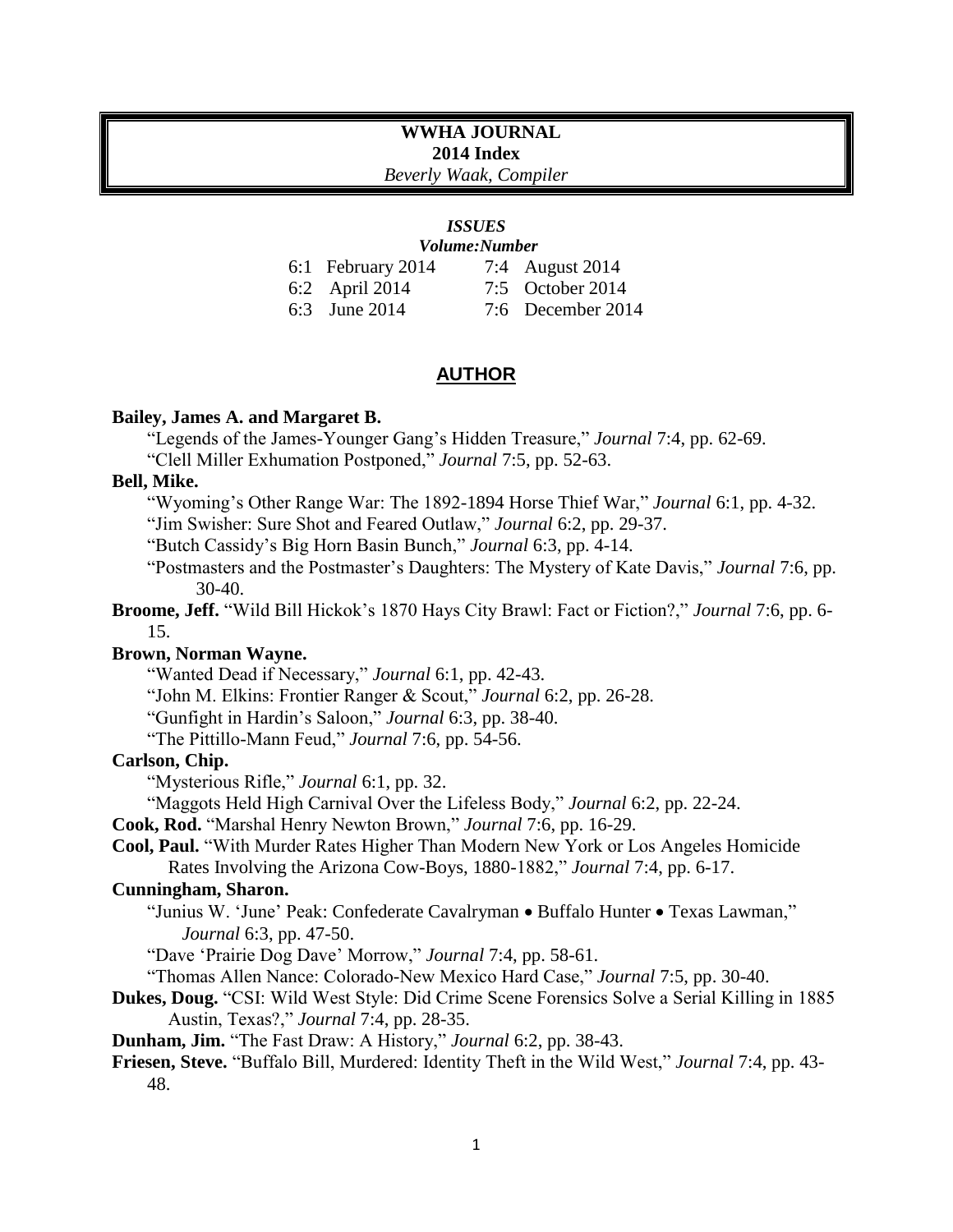**Gomber, Drew.** 

"Bullies & The Kid: A Note on Motivations," *Journal* 7:5, pp. 23-24.

"Billy the Kid & Whiskey Jim," *Journal* 7:6, pp. 41-44.

- **Gomber, Elise.** "Alexander and Susan McSween: Ruthlessness and Cowardice in the Lincoln County War**,"** *Journal* 7:5, pp. 25-29.
- **Lobdill, Jerry.** "The Mysterious Murder of Cattle King Thomas Lyons and How It Was Covered Up," *Journal* 7:4, pp. 54-57.
- **Mann, Matthew "Matt."** Brown, Norman Wayne. "The Pittillo-Mann Feud," *Journal* 7:6, pp. 54-56.
- **Marquez, Paul Matthew.** "Celsa Gutierrez Girlfriend of Billy the Kid?: The Family Perspective," *Journal* 7:5, pp. 41-43.

**Miller, Rick.** "Tragedy at Delta, Colorado," *Journal* 6:3, pp. 51-55.

**O'Dell, Roy.** Black Bart of Wisconsin," *Journal* 6:1, pp. 33-41.

## **Parsons, Chuck.**

- "The Search for Charlie Webb," *Journal* 6:2, pp. 4-9.
- "Jack Helm: A Seminal Essay—Part One," *Journal* 6:3, pp. 20-37.

"Seminal Essay on the Life of Jack Helm—Part 2," *Journal* 7:4, pp. 18-27.

- **Penn, Chris.** "New Light on What Happened to Hoodoo Brown," *Journal* 7:4, pp. 36-42.
- **Pittillo-Mann Feud.** Brown, Norman Wayne. "The Pittillo-Mann Feud," *Journal* 7:6, pp. 54- 56.

**Sobba, Bob.** "The Dynamiters," *Journal* 6:1, pp. 45-52.

- **Thompson, Edgar H. with Walt and Carol Hartung.** "Otto Franc: Good Neighbor or a Bandito of the Big Horn Basin?," *Journal* 7:5, pp. 44-51.
- **Turk, Dave.** "Outlaw as Lawman: Billy the Kid as a Special Deputy United States Marshal," *Journal* 7:5, pp. 20-22.
- **Wommack, Linda.** *"*Assassination of Silas Soule Soldier Blue*," Journal* 6:2, pp. 10-21. **Wright, Erik J.** 
	- "Johnny Murphy: Irish Gambler on the Arizona Frontier," *Journal* 6:3, pp. 15-19.
	- "The Top & Bottom Gang in Arizona: A Documentary History," *Journal* 6:3, pp. 41-45.

"Leo Schmucker: Lawman in the Transitional West & The Lewis Reynolds Killers," *Journal* 7:4, pp. 49-53.

**Young, Roy B.** "The Denver Anti-Chinese Riot of 1880 and a Brief Account of Marshal David J. Cook and Sheriff Michael Spangler," *Journal* 7:6, pp. 45-53.

#### **SUBJECT**

**Arizona Cow-Boys.** Cool Paul. "With Murder Rates Higher Than Modern New York or Los Angeles Homicide Rates Involving the Arizona Cow-Boys, 1880-1882," *Journal* 7:4, pp. 6- 17.

**Big Horn Basin.** Thompson, Edgar H. with Walt and Carol Hartung. "Otto Franc: Good Neighbor or a Bandito of the Big Horn Basin?," *Journal* 7:5, pp. 44-51.

#### **Billy the Kid.**

Turk, Dave. "Outlaw as Lawman: Billy the Kid as a Special Deputy United States Marshal," *Journal* 7:5, pp. 20-22.

Gomber, Drew. "Bullies & The Kid: A Note on Motivations," *Journal* 7:5, pp. 23-24.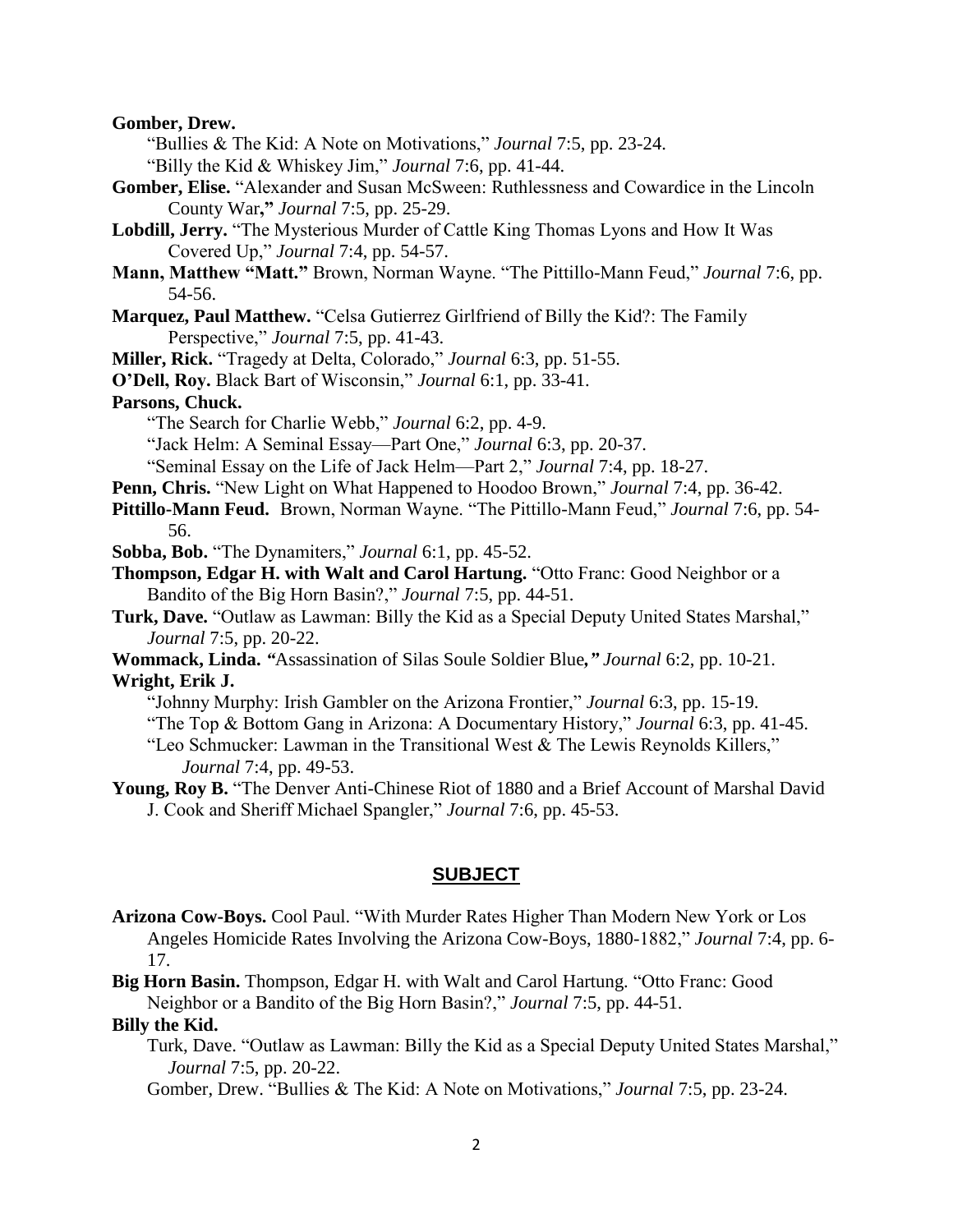Gomber, Drew. "Billy The Kid & Whiskey Jim," 7:6, pp. 41-44.

- Marquez, Paul Matthew. "Celsa Gutierrez Girlfriend of Billy the Kid?: The Family Perspective," *Journal* 7:5, pp. 41-43.
- **Black Bart (Bartholomew Graham).** O'Dell, Roy. "Black Bart of Wisconsin," *Journal* 6:1, pp. 33-41.
- **Brown, Henry Newton.** Cook, Rod. "Marshal Henry Newton Brown," *Journal* 7:6, pp. 16-29.

**Bruce, Harve.** Brown, Norman Wayne. "Wanted Dead if Necessary," *Journal* 6:1, pp. 42-44.

- **Buffalo Bill (W.F. Cody).** Friesen, Steve. "Buffalo Bill, Murdered: Identity Theft in the Wild West," *Journal* 7:4, pp. 43-48.
- **Calverley, Bob.** Bell, Mike. "Postmasters and the Postmaster's Daughters: The Mystery of Kate Davis," *Journal* 7:6, pp. 30-40.

## **Cassidy, Butch.**

Bell, Mike. "Wyoming's Other Range War: The 1892-1894 Horse Thief War," *Journal*  6:1, pp. 4-32.

Bell, Mike. "Butch Cassidy's Big Horn Basin Bunch," *Journal* 6:3, pp. 4-14.

Bell, Mike. "Postmasters and the Postmaster's Daughters: The Mystery of Kate Davis," *Journal* 7:6, pp. 30-40.

- **Cody, W.F.** *See "Buffalo Bill."*
- **Cook, David J.** Young, Roy B. "The Denver Anti-Chinese Riot of 1880 and a Brief Account of Marshal David J. Cook and Sheriff Michael Spangler," *Journal* 7:6, pp. 45-53.
- **Cool, Paul.** "With Murder Rates Higher Than Modern New York or Los Angeles Homicide Rates Involving the Arizona Cow-Boys, 1880-1882," *Journal* 7:4, pp. 6-17.
- **Davis, Kate.** Bell, Mike. "Postmasters and the Postmaster's Daughters: The Mystery of Kate Davis," *Journal* 7:6, pp. 30-40.
- **Denver Anti-Chinese Riot of 1880.** Young, Roy B. "The Denver Anti-Chinese Riot of 1880 and a Brief Account of Marshal David J. Cook and Sheriff Michael Spangler," *Journal* 7:6, pp. 45-53.
- **Elkins, John M.** Brown, Norman Wayne. "John M. Elkins: Frontier Ranger & Scout," *Journal*  6:2, pp. 26-28.
- **Franc, Otto.** Thompson, Edgar H. with Walt and Carol Hartung. "Otto Franc: Good Neighbor or a Bandito of the Big Horn Basin?," *Journal* 7:5, pp. 44-51.

**Graham, Bartholomew.** *See "Black Bart."*

- **Gutierrez, Celsa.** Marquez, Paul Matthew. "Celsa Gutierrez Girlfriend of Billy the Kid?: The Family Perspective," *Journal* 7:5, pp. 41-43.
- **Hardin, Jefferson Davis.** Brown, Norman Wayne. "Gunfight in Hardin's Saloon," *Journal* 6:3, pp. 38-40.

**Hardin, John Wesley**.

Parsons, Chuck. "The Search for Charlie Webb," *Journal* 6:2-9.

Parsons, Chuck. "Seminal Essay on the Life of Jack Helm—Part 2," *Journal* 7:4, pp. 18- 27.

#### **Helm, Jack.**

Parsons, Chuck. "Jack Helm: A Seminal Essay— Part One," *Journal* 6:3, pp. 20-37.

- Parsons, Chuck. "Seminal Essay on the Life of Jack Helm—Part 2," *Journal* 7:4, pp. 18- 27.
- **Hickok, Wild Bill.** Broome, Jeff. "Wild Bill Hickok's 1870 Hays City Brawl: Fact or Fiction?," *Journal* 7:6, pp. 6-15.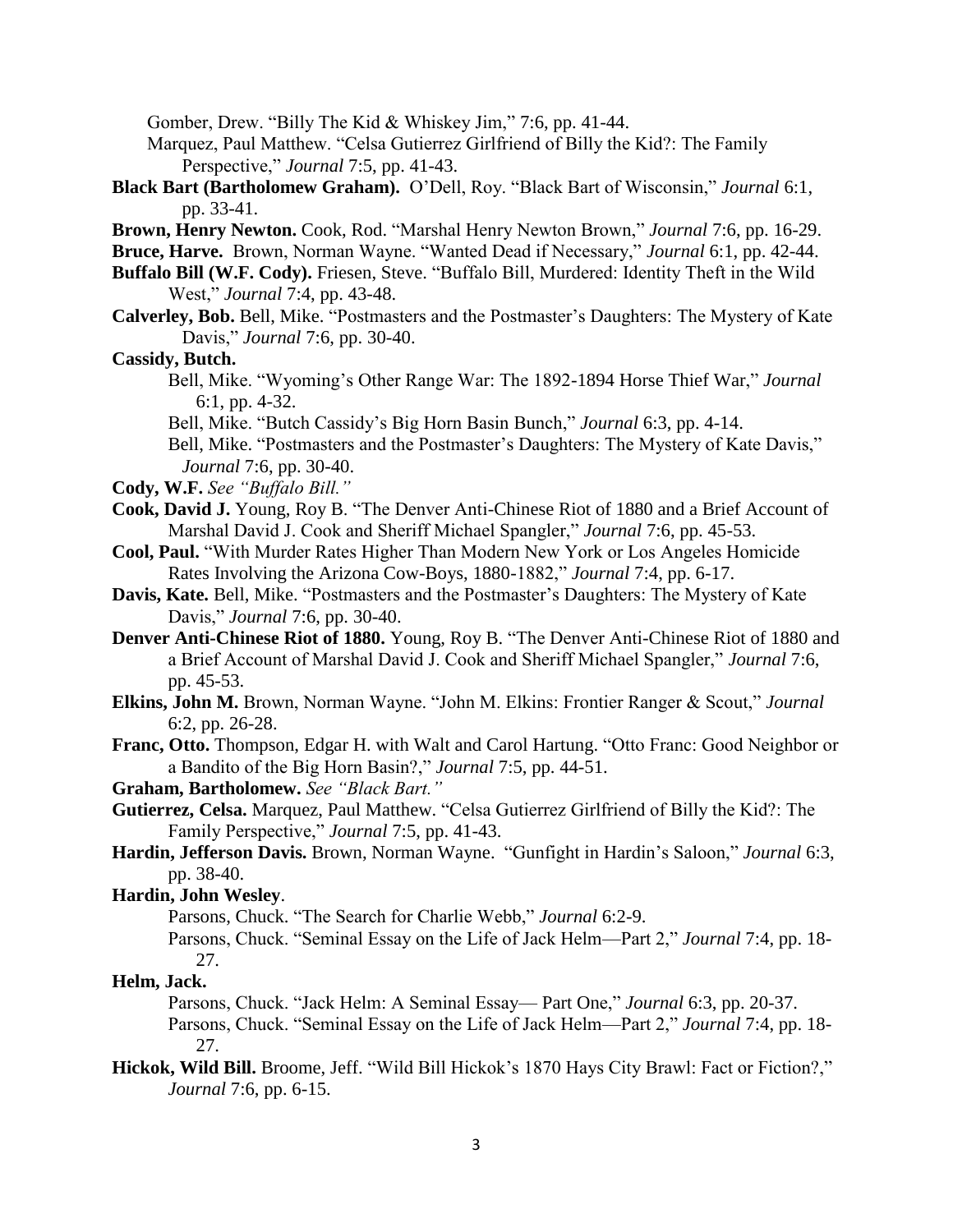**Hogan, Thomas.** Sobba, Bob. "The Dynamiters," *Journal* 6:1, pp. 45-52.

**Holzhey, Reimund (Raymond).** *See "Black Bart."*

- **Hoodoo Brown.** Penn, Chris. "New Light on What Happened to Hoodoo Brown," *Journal* 7:4, pp. 36-42.
- **Horse Thief War.** Bell, Mike**.** "Wyoming's Other Range War: The 1892-1894 Horse Thief War," *Journal* 6:1, pp. 4-32.
- **James-Younger Gang.** Bailey, James A. and Margaret B. "Legends of the James-Younger Gang's Hidden Treasure," *Journal* 7:4, pp. 62-69.
- **Kile, John.** Broome, Jeff. "Wild Bill Hickok's 1870 Hays City Brawl: Fact or Fiction?," *Journal*  7:6, pp. 6-15.
- **Lincoln County War.** Gomber, Elise. "Alexander and Susan McSween: Ruthlessness and Cowardice in the Lincoln County War," *Journal* 7:5, pp. 25-29.
- **Lyons, Thomas.** Lodbill, Jerry. "The Mysterious Murder of Cattle King Thomas Lyons and How It Was Covered Up," *Journal* 7:4, pp. 54-57.
- **McCarty Gang.** Miller, Rick. "Tragedy at Delta, Colorado," *Journal* 6:3, pp. 51-55.

**McCarty, Henry.** *See Billy the Kid.*

- **McSween, Alexander.** Gomber, Elise. "Alexander and Susan McSween: Ruthlessness and Cowardice in the Lincoln County War," *Journal* 7:5, pp. 25-29.
- **McSween, Susan.** Gomber, Elise. "Alexander and Susan McSween: Ruthlessness and Cowardice in the Lincoln County War," *Journal* 7:5, pp. 25-29.
- **Miller, Clell.** Bailey, James A. and Margaret B. Bailey. "Clell Miller Exhumation Postponed," *Journal* 7:5, pp. 52-63.
- **Morrow, Dave "Prairie Dog Dave."** Cunningham, Sharon. "Dave 'Prairie Dog Dave' Morrow," *Journal* 7:4, pp. 58-61.
- **Murphy, Johnny.** Wright, Erik J. "Johnny Murphy: Irish Gambler on the Arizona Frontier," *Journal* 6:3, pp. 15-19.
- **Nance, Thomas Allen.** Cunningham, Sharon. "Thomas Allen Nance: Colorado-New Mexico Hard Case," *Journal* 7:5, pp. 30-40.
- **Peak, Junius W. (June).** Cunningham, Sharon. "Junius W. 'June' Peak: Confederate Cavalryman • Buffalo Hunter •Texas Lawman," *Journal* 6:3, pp. 47-50.
- **Sand Creek.** Wommack, Linda**.** *"*Assassination of Silas Soule Soldier Blue*," Journal* 6:2, pp. 10-21.
- **Servant Girl Murders, Austin TX.** Dukes, Doug. "CSI: Wild West Style: Did Crime Scene Forensics Solve a Serial Killing in 1885 Austin, Texas?," *Journal* 7:4, pp. 28-35.
- **Soule, Silas**. Wommack, Linda. *"*Assassination of Silas Soule Soldier Blue*," Journal* 6:2, pp. 10-21.
- **Spangler, Michael.** Young, Roy B. "The Denver Anti-Chinese Riot of 1880 and a Brief Account of Marshal David J. Cook and Sheriff Michael Spangler," *Journal* 7:6, pp. 45-53.
- **Squiers, Charles.** Wommack, Linda. *"*Assassination of Silas Soule Soldier Blue*," Journal* 6:2, pp. 10-21.
- **Steunenberg, Frank.** Sobba, Bob. "The Dynamiters," *Journal* 6:1, pp. 45-52.
- **Stough, Charles.** Bell, Mike. "Wyoming's Other Range War: The 1892-1894 Horse Thief War," *Journal* 6:1, pp. 4-32.
- **Stockton Gang.** Cunningham, Sharon. "Thomas Allen Nance: Colorado-New Mexico Hard Case," *Journal* 7:5, pp. 30-40.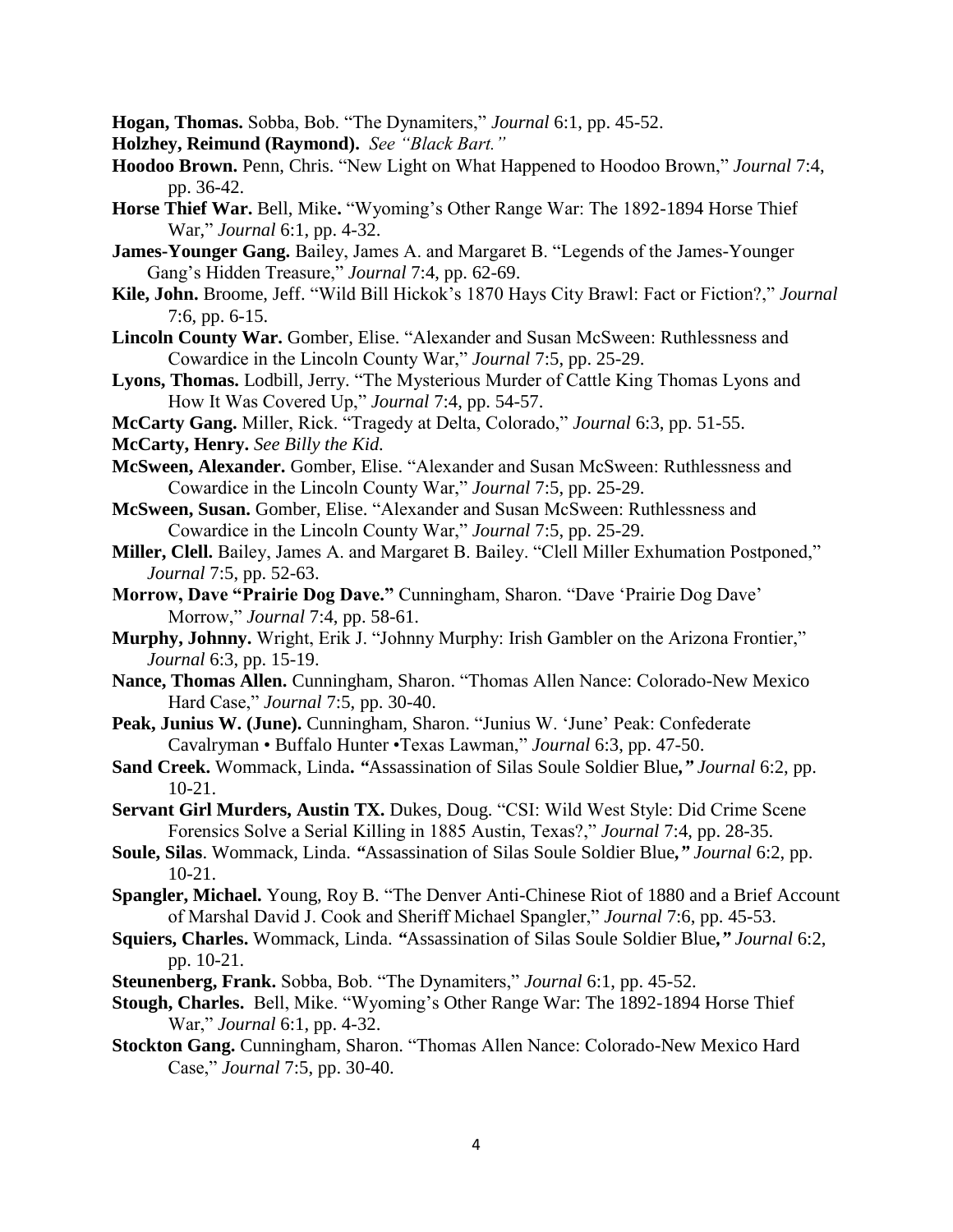**Schmucker, Leo.** Wright, Erik J. "Leo Schmucker: Lawman in the Transitional West & The Lewis Reynolds Killers," *Journal* 7:4, pp. 49-53.

**Swisher, Jim.** Bell, Mike. "John M. Elkins: Frontier Ranger & Scout," *Journal* 6:2, pp. 26-28.

- **Top & Bottom Gang.** Wright, Erik J. "The Top & Bottom Gang in Arizona: A Documentary History," *Journal* 6:3, pp. 41-45.
- **Waggoner, Tom.** Parsons, Chuck. "Maggots Held High Carnival Over the Lifeless Body," *Journal* 6:2, pp. 22-24.

**Webb, Charlie.** Parsons, Chuck. "The Search for Charlie Webb," *Journal* 6:2, pp. 4-9.

**Winchester Model 94**. Carlson, Chip. "Mysterious Rifle," *Journal* 6:1, p. 32.

**Whiskey Jim.** "Billy the Kid & Whiskey Jim," *Journal* 7:6, pp. 41-44.

**WWHA Journal Index 2013.** *Journal* 6:1*,* pp. 58-91.

#### **BOOK REVIEWS**

**Alexander, Bob.** *Bad Company and Burnt Powder: Justice and Injustice in the Old Southwest. Journal* 7:4, p. 70.

### **Alexander, Julie Peavey.**

- *Citizens and Assassins: A True Story of Greed, Murder, and Vigilante Justice. Journal* 6:2, p. 44.
- *Citizens and Assassins: A True Story of Greed, Murder, and Vigilante Justice. Journal* 6:3, p. 56.
- **Aros, Joyce.** *Murdered on the Streets of Tombstone. Journal* 6:1, p. 53.

**Bailey, Lynn R.** *The Unwashed Crowd: Stockmen and Ranches of the San Simon and Sulphur Spring Valleys, Arizona Territory, 1878-1900. Journal* 6:3, pp. 56-58.

- **Ball, Larry D.** *Tom Horn in Life and Legend. Journal* 7:4, pp. 70-71.
- **Buecker, Thomas R.** *A Brave Soldier and Honest Gentleman; Lt. James E.H. Foster in the West, 1873-1881. Journal* 6:2, pp. 44-45.
- **Burnham, Philip.** *Song of Dewey Bear, Last Survivor of the Little Bighorn. Journal* 7:5, p. 65.
- **Dillon, Mark C.** *The Montana Vigilantes, 1863-1870: Gold, Guns, & Gallows. Journal 7:4, pp.* 72-73.
- **Drury, Bob and Tom Clavin.** *The Heart of Everything That Is: The Untold Story of Red Cloud, An American Legend. Journal* 6:2, pp. 45-46.

**Evans, Max.** *Goin' Crazy with Sam Pechinpah and All Our Friends. Journal* 7:6, p. 57.

- **Everett, Derek R.** *Creating the American West, Boundaries and Borderlands. Journal* 7:5, pp. 66-67.
- **Gardner, Mark Lee.** *Shot All to Hell: Jesse James, the Northfield Raid, and the Wild West's Greatest Escape. Journal.* 7:4, pp. 73-74.
- **Glancy, Diane.** *Fort Marion Prisoners and the Trauma of Native Education. Journal* 7:6, p. 57.
- **Hatch, Tom.** *Glorious War: The Civil War Adventures of George Armstrong Custer. Journal*  6:1, p. 54.
- **Johnson, David.** *The Horrell Wars: Feuding in Texas and New Mexico. Journal* 7:4, pp. 74-75.

**Johnston, Joe.** *Necessary Evil: Settling Missouri with a Rope and a Gun. Journal* 7:6, p. 57.

**Jordan, Bruce F.** *En Recuerdo de: The Dying Art of Mexican Cemeteries in the Southwest. Journal* 7:6, p. 57.